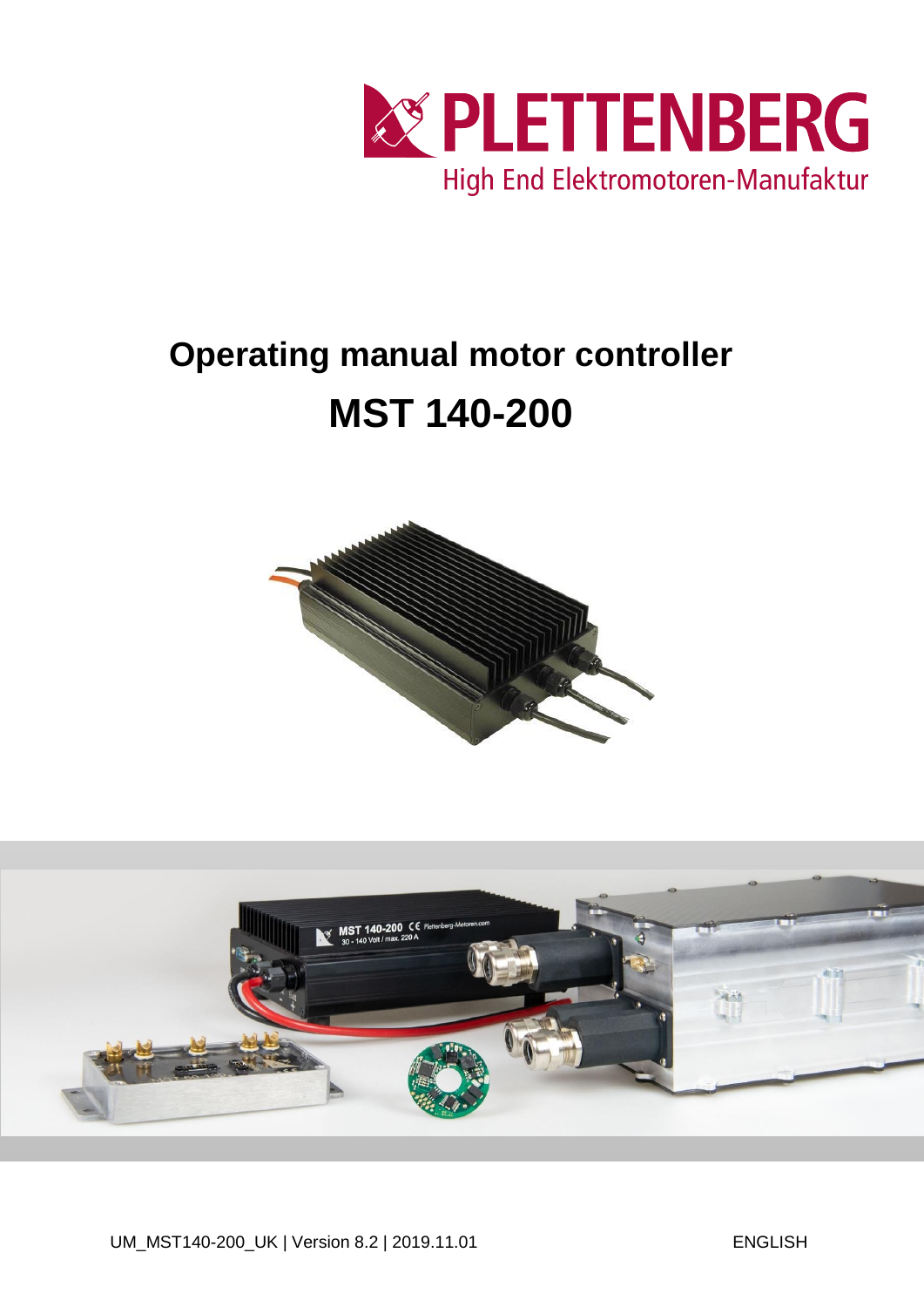

#### <span id="page-1-0"></span>**Table of Contents**

| 1. |                                          |  |  |  |  |  |
|----|------------------------------------------|--|--|--|--|--|
|    |                                          |  |  |  |  |  |
| 2. |                                          |  |  |  |  |  |
| 3. |                                          |  |  |  |  |  |
| 4. |                                          |  |  |  |  |  |
| 5. |                                          |  |  |  |  |  |
| 6. |                                          |  |  |  |  |  |
| 7. |                                          |  |  |  |  |  |
| 8. |                                          |  |  |  |  |  |
| 9. |                                          |  |  |  |  |  |
|    |                                          |  |  |  |  |  |
|    |                                          |  |  |  |  |  |
|    |                                          |  |  |  |  |  |
|    |                                          |  |  |  |  |  |
|    |                                          |  |  |  |  |  |
|    | 2 Byte Commands (only in Adjust Mode) 14 |  |  |  |  |  |
|    | 5 Byte Commands (only in Adjust Mode) 15 |  |  |  |  |  |
|    | RS232 Command examples 16                |  |  |  |  |  |
|    | Commutation Sequence Forward 16          |  |  |  |  |  |
|    | Commutation Sequence Reverse 16          |  |  |  |  |  |
|    |                                          |  |  |  |  |  |
|    |                                          |  |  |  |  |  |
|    |                                          |  |  |  |  |  |
|    |                                          |  |  |  |  |  |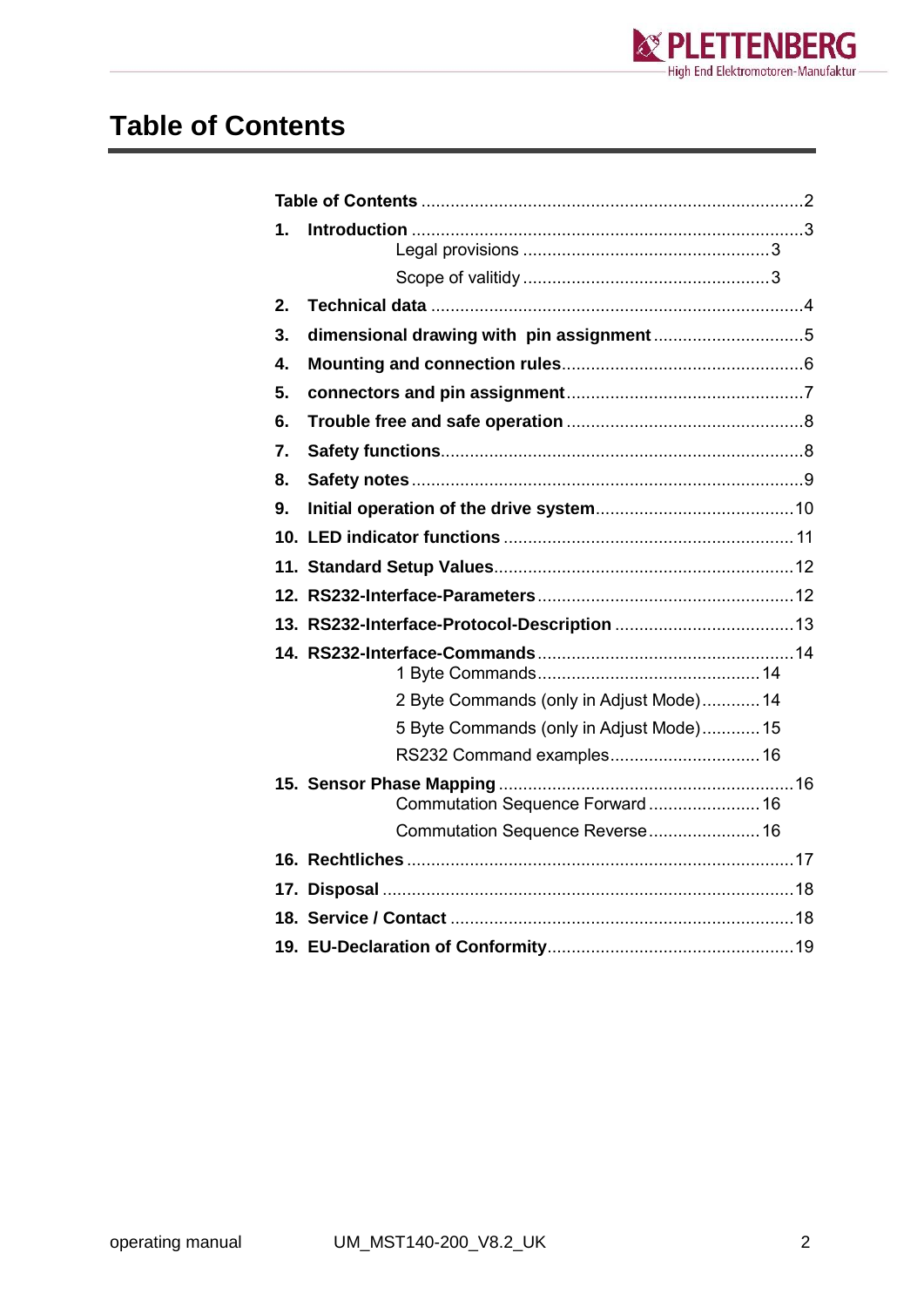

### <span id="page-2-0"></span>**1. Introduction**

#### <span id="page-2-1"></span>**Legal provisions**

The information contained in this document is the sole property of Plettenberg Elektromotoren GmbH & Co. KG. Publication, in whole or in part, requires the express written consent of Plettenberg Elektromotoren GmbH & Co. KG. An internal company duplication, which is intended for the evaluation of the product or for the appropriate assignment, is permitted and not subject to approval.

**Plettenberg Elektromotoren GmbH & Co. KG** Rostocker Straße 30 D-34225 Baunatal – Großenritte Telefon: +49 (0) 56 01 / 97 96-0 Internet: www.Plettenberg-Motoren.com E-Mail: [Info@Plettenberg-Motoren.com](mailto:Info@Plettenberg-Motoren.com) © 2016 Plettenberg Elektromotoren GmbH & Co. KG. Alle Rechte vorbehalten.

<span id="page-2-2"></span>**Scope of valitidy**

This document applies for the following device types:

**Controller type** MST 140-200

This manual describes the features, installation and operation of Plettenberg motor control MST140-200.

**Please read the instruction manual carefully and completely before using the controller. Disregarding the hints and instructions can be fatal and can cause lethal injuries! The limitation of the length of the battery input cables is mandatory(see chapter 4).**

#### **If you have questions please do not hesitate to contact us.**

The engine control MST140-200 has been specially developed for the use with brushless Plettenberg electric motors with sensors. Brushless motors from other manufacturers can only be connected, if they are equipped with 3 Hall sensors in 120 ° electrical arrangement. We assume no guarantee for the proper functioning of the MST140-200 with motors from other manufacturers.

The MST140-200 can drive brushless motors electrically up to 240000 rpm. A 20-pole motor, for example, makes 10 electrical revolutions doing one shaft rotation. The maximum speed for such a 20-pole motor is calculated: 240000rpm / 10pole pairs = 24000rpm.

The powerful 32-bit microprocessor allows a sensitive and fast motor control in conjunction with a very universal use. The measured values are displayed in real time on the RS232 interface in plain text so that they can be evaluated with a PC or other microprocessor control easy.

The firmware of the MST140-200 can be updated. However, it has to be sent to the factory for update.

The MST140-200 is delivered as standard with analog interface.

If required, the MST140-200 can be delivered with impulse interface or CAN 2.0 bus interface instead of the analog interface.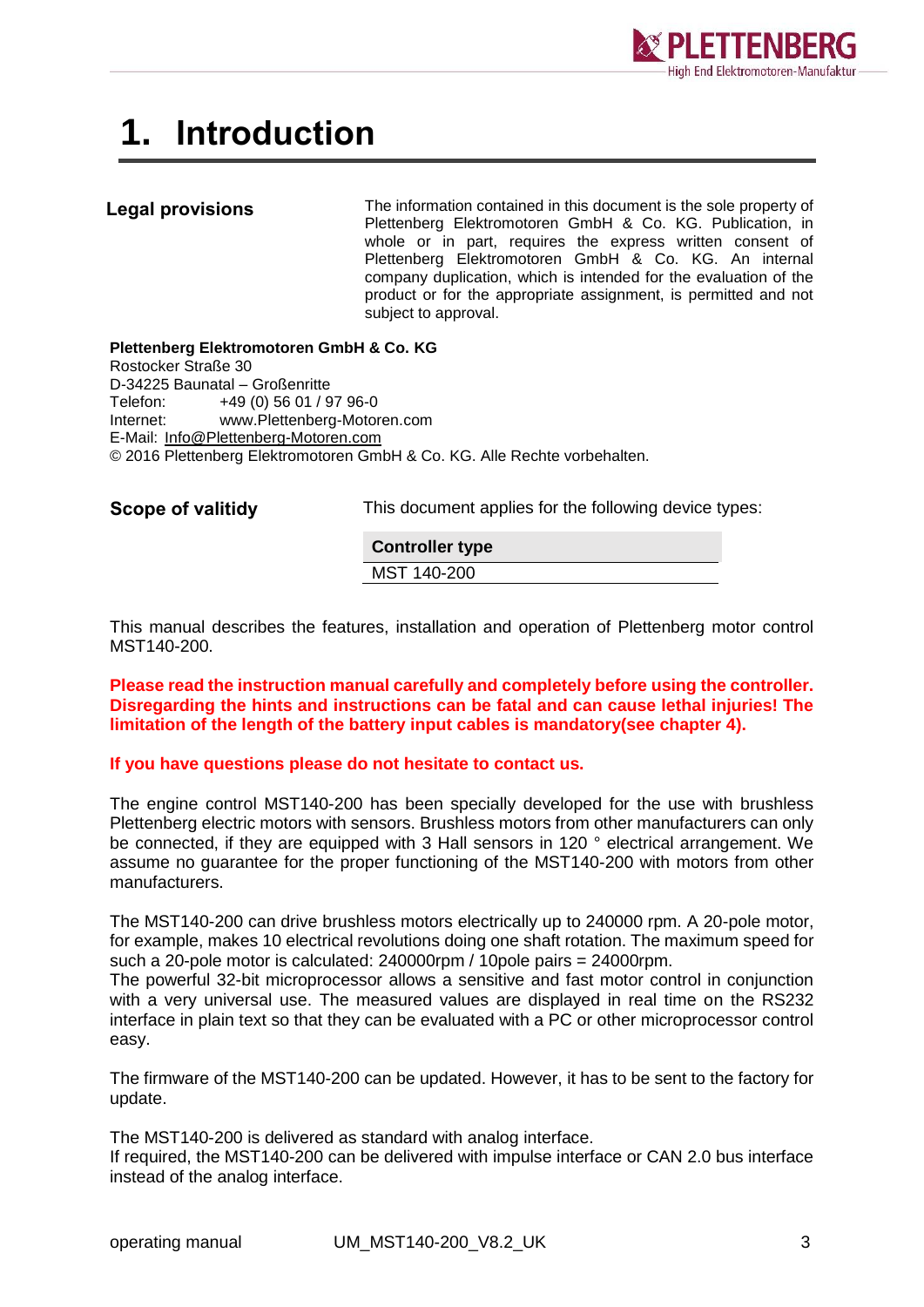

### <span id="page-3-0"></span>**2. Technical data**

| Weight: | approx. 1300g without cable, approx. 1500g with 33cm battery cable |
|---------|--------------------------------------------------------------------|
|         | and 27cm motor cable (8mm <sup>2</sup> )                           |

Length: 204 mm without connector and cable glands (AG12 22mmx17mm)

Width: 135mm

Height: 61mm with cooling fins

Protection class: IP53

Maximum Speed: 240000rpm electrical

Maximum continuous power 30kW

Maximum short term power 39kW

Battery voltage range 36V to 122V nominal

Permissible supply voltage 30V to 140V

Maximum current 280A / 220A continuous current (at 25 ° C ambient temperature) At 50 °C ambient temperature, the continuous current is 180A.

At 75 ° C ambient temperature, the continuous current is 125A..

The continuous current data refer to standard atmosphere (1013 mbar 25 ° C) and vertically aligned fins (eg control lies with the base plate horizontally with the ribs upwards on the table).

5V power supply (Max 50mA) for Hall sensors and electronic throttle and electronic brake pedal.

Two 0-5V analog inputs for throttle and brake function. One digital input for activating the reverse function.

An additional analog input for motor temperature monitoring.

It has a RS232 interface for outputting the current measured values and changing of the parameter of the controller. This can also be used for direct control without the analog inputs. Only one control interface type is active, so if the controller is switched to RS232 input mode the Analog interface is deactivated.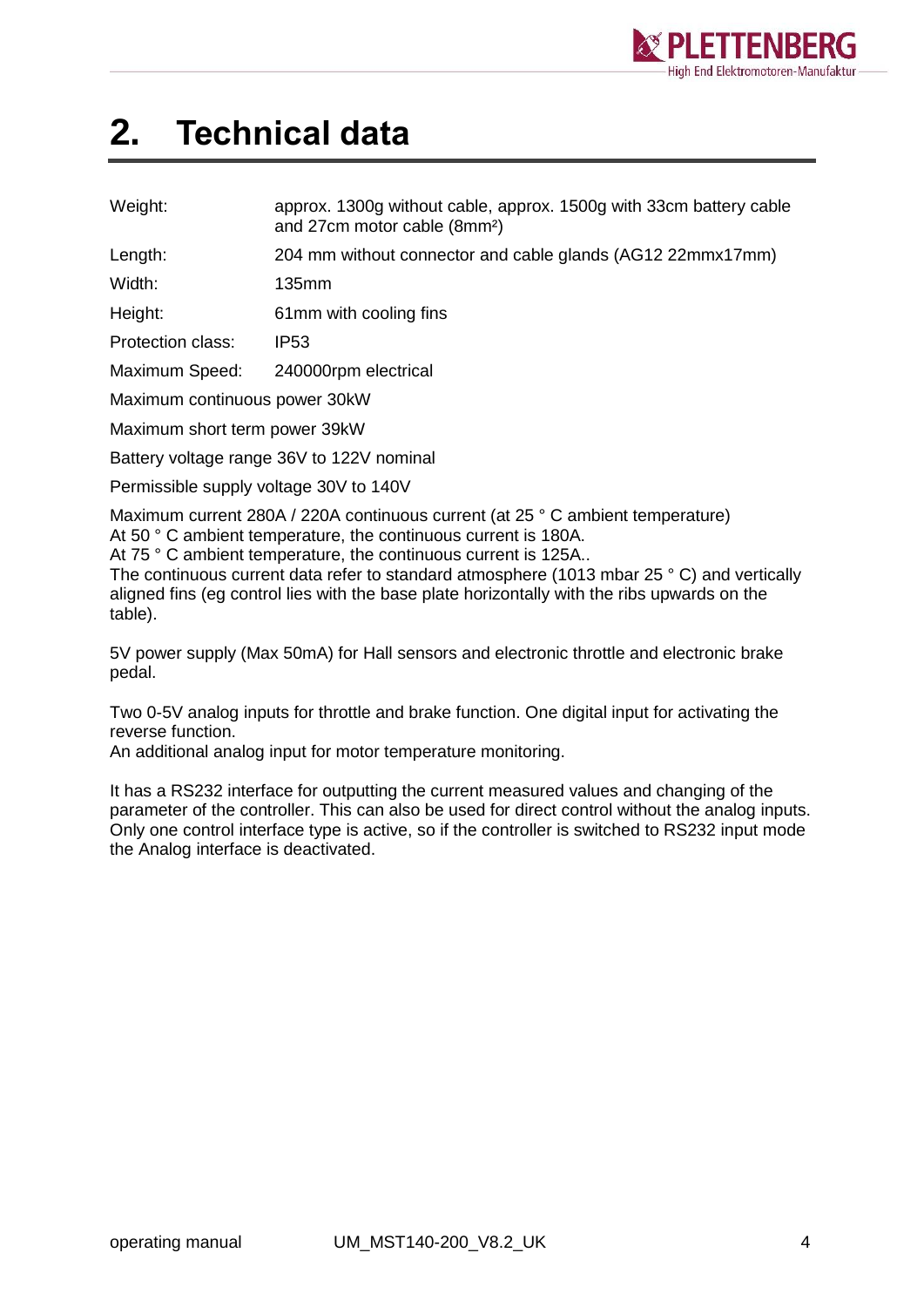

#### <span id="page-4-0"></span>**3. dimensional drawing with pin assignment**

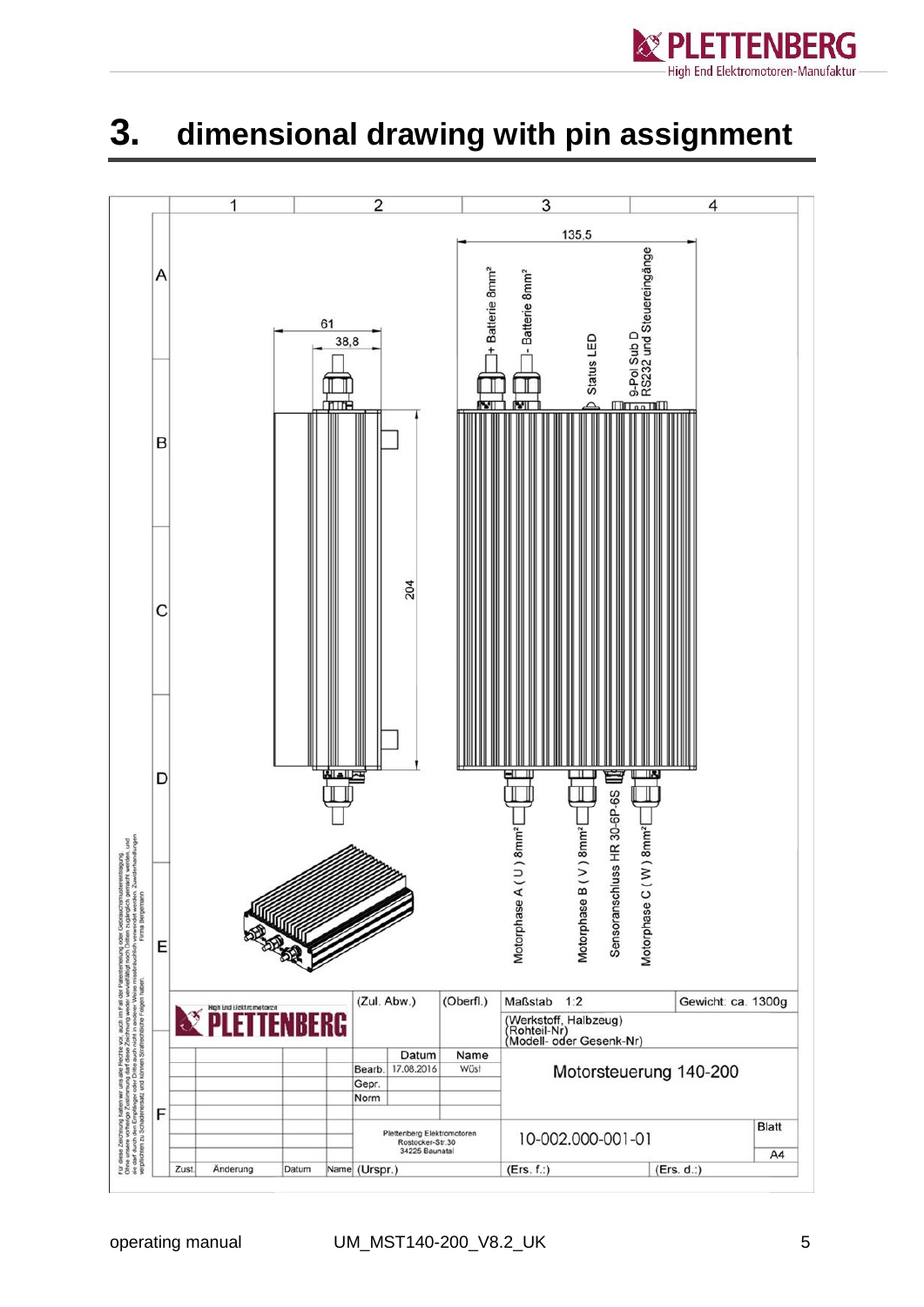

#### <span id="page-5-0"></span>**4. Mounting and connection rules**

If the controller is mounted in a closed case, the warm air must be replaced accordingly or cooled. At 220A the dissipated heat is about 200W!

At the front are 3 black 8mm² (AWG8) cables for the motor phases which feed through AG 12 cable glands and the sensor connector.

The motor phase A(U) should be connected with the red motor phase at Plettenberg motors.

The motor phase B(V) should be connected with the white motor phase at Plettenberg motors.

The motor phase C(W) should be connected with the blue/black motor phase at Plettenberg motors.

At the front plate 2 are the two battery cables and the 9 pole Sub-D connector for communication and the green status LED.

Battery plus is the red 8 mm² (AWG8) cable, battery minus is the black 8 mm² (AWG8) cable, which is located right next to it. **Caution:** The sum of all battery cables (plus and minus and internal battery connections between the cells) should be less than 1m. If several batteries are connected in series, the length of the connecting cables between the battery packs must be added to the battery cable length. The MST140-200 has 33cm battery cables as standard length. That means that  $100 \text{cm} - 2 \times 33 \text{cm} = 34 \text{cm}$ total cable length left for the battery pack.

**Warning:** Exceeding the permissible length of the battery wiring, the motor controller may be damaged. The motor controller is not protected against reverse polarity. If the battery is reversed, the motor controller may be damaged. Use an appropriate fuse (eg Bussmann FWA-300B Littelfuse L15S300, L25S300) between the battery pack and controller. **Caution:** When the operating voltage is connected without a corresponding power contactor to the motor controller, it creates a very strong connecting spark. We recommend a 220R 4W resistor to pre charge the capacitors in the motor control before making the connection. As a safety disconnect switch (emergency stop) we recommend Tyco Electronics AMP + EVC135 and KILOVAC EV200 series. A protective diode must be installed which, when the connection between the battery and the control unit is interrupted, draws the stored energy from the motor inductivity into the battery if current flows through the motor. The protective diode must be installed in parallel with the serial circuit fuse and safety disconnect switch. Anode to plus motor controller and cathode to battery plus. We recommend a DSEI2X121-02A dual diode, please connect both diodes in parallel to archive the best protection.

**Warning:** Never operate the controller with significant load on a power supply without permission from us. At partial throttle the input current of the controller could have high current spikes, which could cause overvoltage spikes, if using a power supply instead of a battery. These spikes can destroy the motor controller and/or the power supply. Never use the brake function, if using a power supply. **At braking the energy is feed back to the power supply**, the resulting overvoltage may destroy the power supply and/or the controller.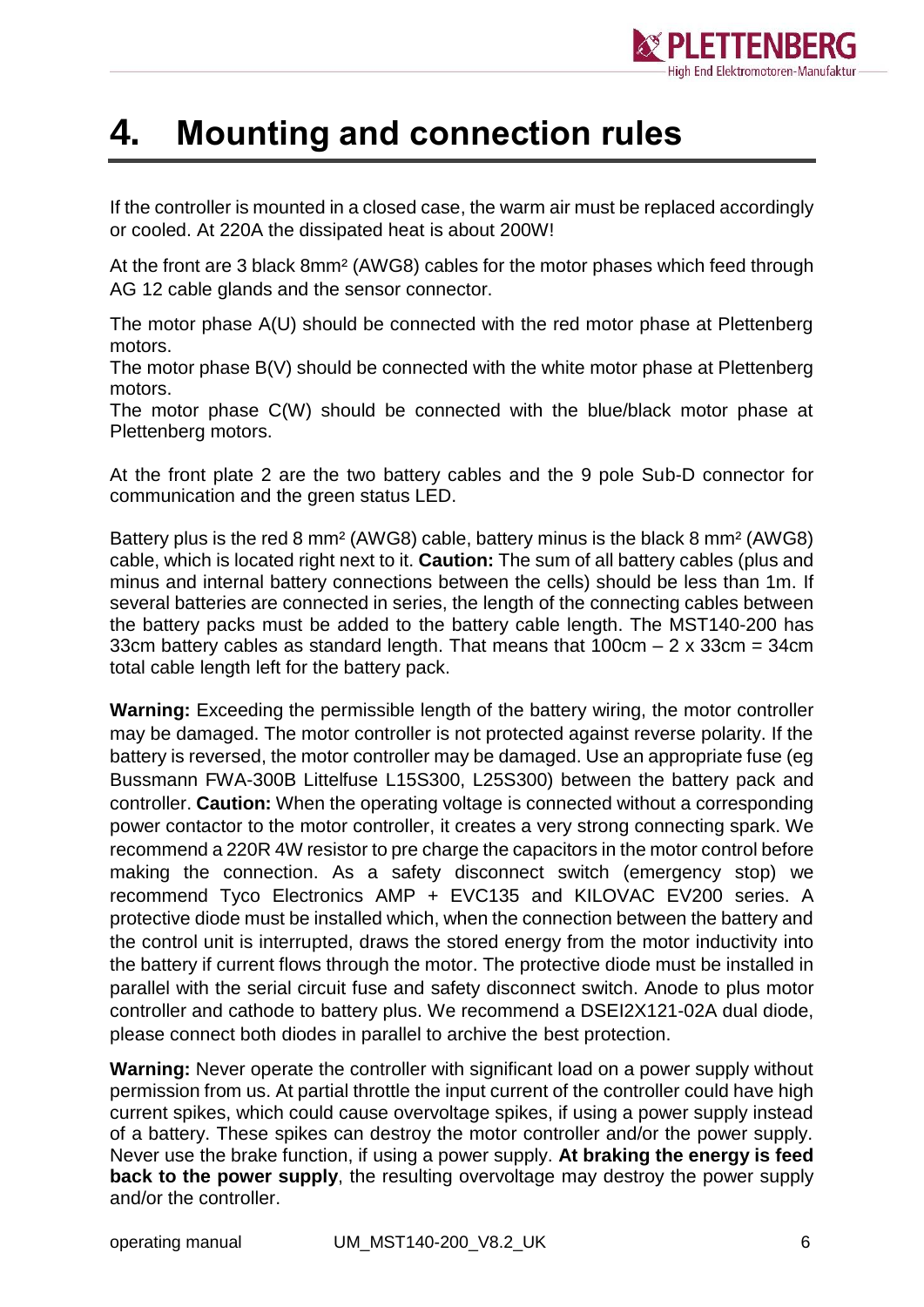

**Reversing the direction:** If you want to reverse the main direction of rotation, swap the sensor cable A and B and the motor phases B with C. You can also use the digital reverse input for reversing the direction (recommended).

Please note that the possible cable length of the RS232 cable depends on the used line driver and the used cable. At cable length over 2m we recommend a shielded CAT5 cable for the RS232 connection.

### <span id="page-6-0"></span>**5. connectors and pin assignment**

**Sensor connector:** Hirose HR30-6P-6S (71) 32.3mmx12.6mm Pin assignment hall sensor and motor temperature sensor:

Pin1: Sensor-C green Pin2: +5V (20mA) red Pin3: Sensor-B white Pin4: GND black Pin5: Sensor-A yellow or orange Pin6: NTC (47k) blue

The sensor cable shield should be connected with sensor GND. Do not connect the sensor cable shield with the motor case and/or with the motor controller case.

#### **Sub-D connector pin assignment:**

Pin1: Brake input (aux), analog input 0-5V Pin2: RxD Pin3: TxD Pin4: reverse switch (0V forward, 5V reverse) Pin5: GND Pin6: Throttle input, analog input 0-5V Pin7: NC do not connect Pin8: Impulse input, 5V Digital input Pin9: +5V (30mA) Potentiometer supply

The shield of the RS232 cable should be connected with pin5 GND. Do not connect the shield with the motor case and/or with the motor controller case. Connect the shield only on one side of the cable.

For outdoor use, we recommend a Sub-D case with a gasket (e.g. RS720-3085).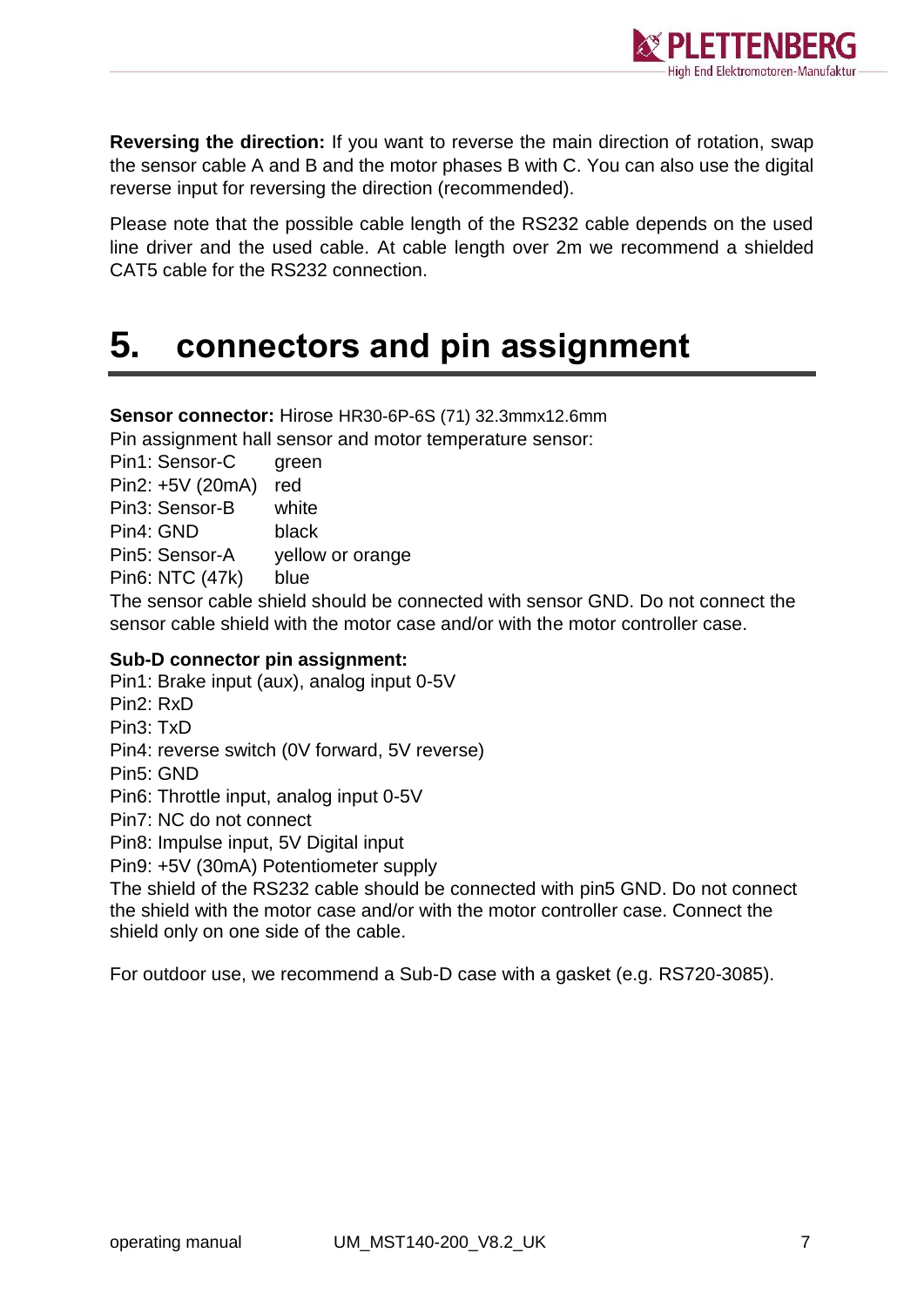

#### <span id="page-7-0"></span>**6. Trouble free and safe operation**

**The sum of all battery cables (plus and minus together) and the connections between the battery cells must not exceed 1m. Warning: Exceeding the length of the battery wiring, the motor controller may be damaged. The motor controller is not protected against reverse polarity. Warning: If the battery is connected in reverse, the motor controller will be damaged.** Use the battery pack an appropriate fuse (eg Bussmann FWA-300B LittelfuseL15S300, L25S300).

The 5V power supply can deliver a maximum of 50mA. If the Hall sensors of the motor need in total of 20mA, 30mA are left for accelerator and brake pedals are available. Therefore check the power consumption of these components.

**Warning:** Even a short-term short-circuit on the 5V supply at the Sub-D connector leads to the failure of the power supply of the Hall sensors. This can cause a defect at the motor controller if the engine is running.

### <span id="page-7-1"></span>**7. Safety functions**

**Over voltage protection:** At default settings over 140V input voltage the MST controller switches off. If the input voltage rises over 150V the controller can be damaged, even if it is a short voltage spike. For more safety you can reduce the over voltage setting by the RS232 Command "ovXXX".

**Under voltage protection:** Below 30V input voltage the MST controller switches of to protect the internal power supply voltages.

**Motor temperature protection:** If the motor temperature is exceed the motor temperature limit the MST controller switches off to protect the motor.

**Controller temperature protection:** If the controller temperature is exceed the controller temperature limit the MST controller switches off to protect the motor.

**High pedal protection:** To avoid that the controller went to full throttle in case the minus wire to the throttle potentiometer is broken, the MST controller switches off, if the voltage at the analog input exceed 4.95V for safety.

**Start protection:** To avoid that the motor starts unwanted at power on, the controller getting armed at power on after the throttle signal is at stop position.

**Sensor error:** If the positions sensors give faulty signals the MST controller switches off to protect the motor and the controller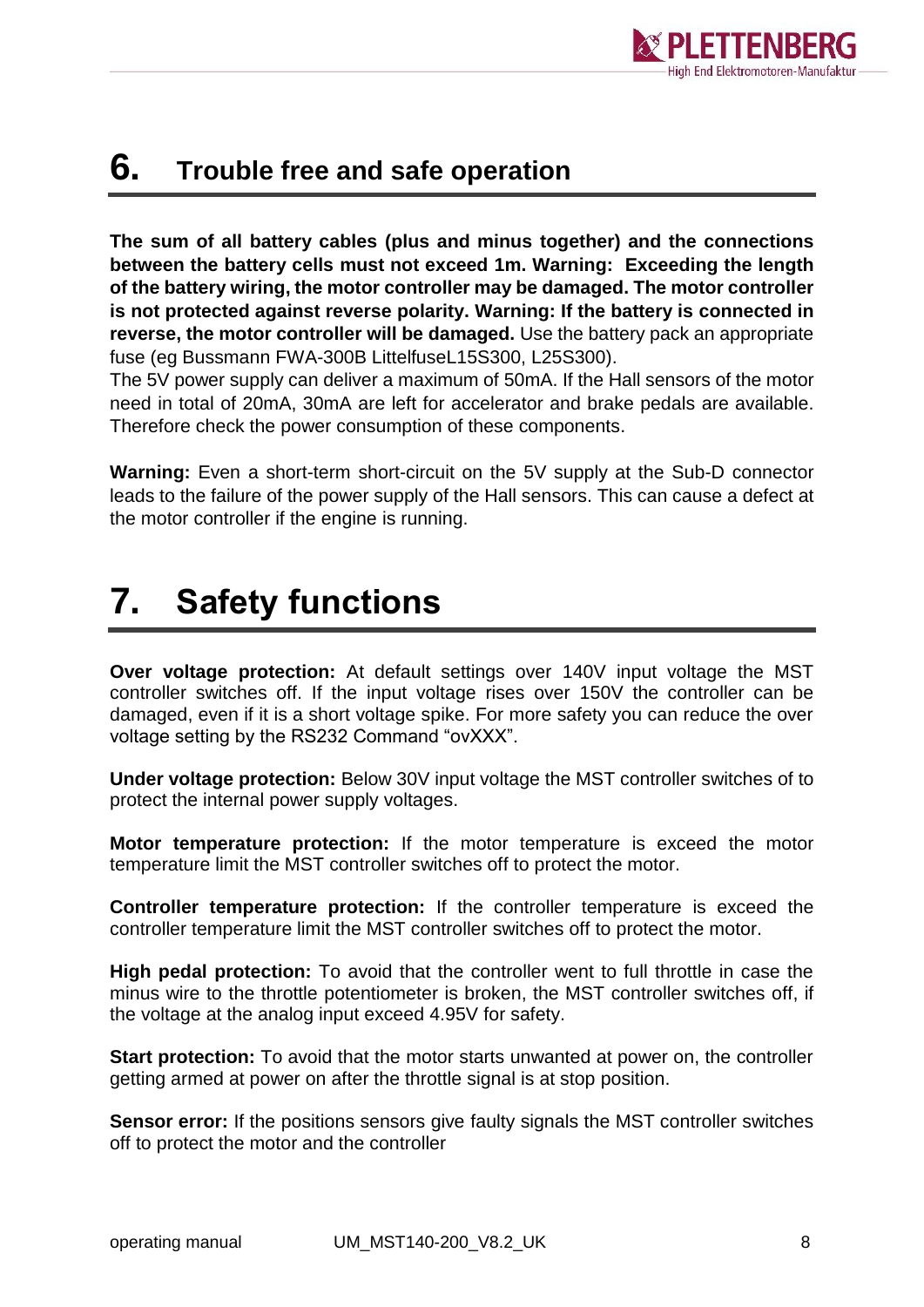

### <span id="page-8-0"></span>**8. Safety notes**

**Over 60V battery voltage you leave the range of the Safety Extra Low Voltage! The wiring must be carried out at supply voltages above 60V only by qualified persons. It must be considered the relevant technical standards. Touching the motor terminals with the engine running with more than 60V battery voltage can cause injuries. Therefore, the wiring has to be made at battery voltages over 60V that no power contacts can be touched.**

If you have questions please do not hesitate to contact us (technik@plettenberg-motoren.com).

Be careful with motors driving rotating parts.

If drive battery pack is connected, never stand in the hazard area of the rotating parts! Technical defects in electrical and mechanical systems can lead to an unexpected start of the motor and / or loose parts can greatly hurt you or persons located nearby**! Only use the controller when property and personal damages are excluded!** We are not responsible for the use in passenger-carrying equipment (see section 16 Legal Terms and Conditions)!

The controller is not protected against reverse polarity and confusion.

Never mix up with PLUS MINUS (reverse polarity)! This results in damage to the controller! Never connect the drive battery on the motor connecting cable (confusion), this can lead to irreparable damage!

Never operate the controller with significant load on a power supply without permission from us. At partial throttle the input current of the controller could have high current spikes, which could cause overvoltage spikes, if using a power supply instead of a battery. These spikes can destroy the motor controller and/or the power supply. Never operate the controller with a power supply, when using the braking function. At braking the energy is feed back to the power supply, the resulting overvoltage may destroy the power supply and/or the controller.

Do not connect an external voltage source at the 5V sensor supply. Exceeding 5.5V on this connection may cause damage to the controller.

Never disconnect the drive battery with the engine running from the controller. This may damage the controller. If you have activated the safety disconnect switch (emergency stop) with the engine running, so a test run of the controller with a current-limited power supply without load is necessary. Only if it is ensured that the controller is without damage, the controller can be put into operation again.

**Never exceed the maximum length of the cables between the controller and battery (max. length 2x50 cm). All serial connections between the battery cells must be added to the battery cable length. If several batteries are connected in series, the length of the connecting cables between the battery packs must be added to the battery cable length. The MST140-200 has 33cm battery cables as standard length. That means that 100cm – 2 x 33cm = 34cm total cable length left for the battery pack. Exceeding the maximum length of the cables can cause damages to the controller. Also bad connectors and or bad crimps can cause damages to the controller! Always disconnect the drive battery from the controller, if you do not use this longer period or if you want to charge the battery.**

**The monitoring functions can't detect every possible abnormal operating condition. The current limit does not protect the controller against short circuit between the motor cables. In case of a short circuit immediately switch off the motor to avoid permanent damage to the motor controller!**

Also a current limitation at stalled motor will protect the motor only if the maximum allowed current of the motor is higher than the current limitation value of the controller. For example, if a 20A rated motor operated at the MST140-200, the current monitoring in the case of blocking will not detect an excessive current and the motor may be destroyed.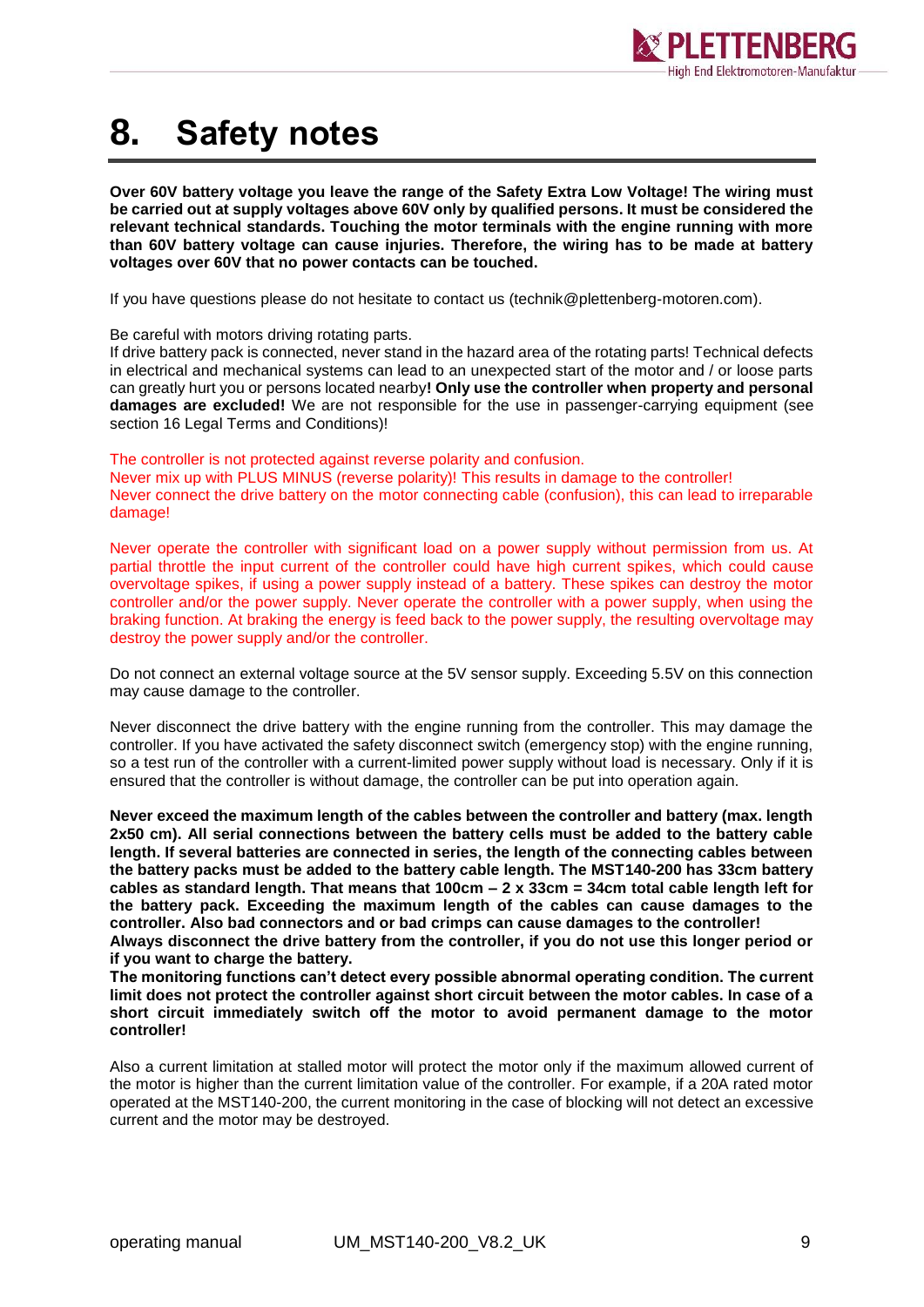

#### <span id="page-9-0"></span>**9. Initial operation of the drive system**

For the first test of the wiring of the drive system, we recommend to use a current limited power supply. A power supply with an output voltage of 35V will do the job. Run the motor only without load. At the first time please use only low throttle, if the motor is running rough or only vibrates, put the throttle back to zero and disconnect the battery cables.

Please check in this case the connection between the controller and the motor. There exist only 6 combinations to connect the motor phases:

| <b>Controller Phase A</b> |               | Controller Phase B   Controller Phase C |  |  |
|---------------------------|---------------|-----------------------------------------|--|--|
| Motor Phase A             | Motor Phase B | Motor Phase C                           |  |  |
| Motor Phase B             | Motor Phase A | Motor Phase C                           |  |  |
| Motor Phase C             | Motor Phase A | Motor Phase B                           |  |  |
| Motor Phase A             | Motor Phase C | Motor Phase B                           |  |  |
| Motor Phase B             | Motor Phase C | Motor Phase A                           |  |  |
| Motor Phase C             | Motor Phase B | Motor Phase A                           |  |  |

After the MST controller is connected to the battery voltage the controller send on the RS232-Interface a small short instruction including the actual control parameters:

- \* Kommandoliste:
- \* 's' Serieller Sollwert
- \* 'p' Poti Sollwert
- \* 'i' Impuls Sollwert
- \* 'f' Forward \* 'r' Reverse
- 
- \* '0' Off
- \* 'b' Brake
- $*$  'm'  $100\%$  PWM (max)
- \* '9' 90% PWM
- \* '8' 80% PWM
- \* '7' 70% PWM
- \* '6' 60% PWM
- \* '5' 50% PWM
- \* '4' 40% PWM
- \* '3' 30% PWM
- \* '2' 20% PWM
- \* '1' 10% PWM
- $\star$  '+' +1% PWM
- $\star$  '-' -1% PWM
- \* 'g' +0.1% PWM
- \* 'l' -0.1% PWM
- \* 'w' write setup
- \* 'h' Help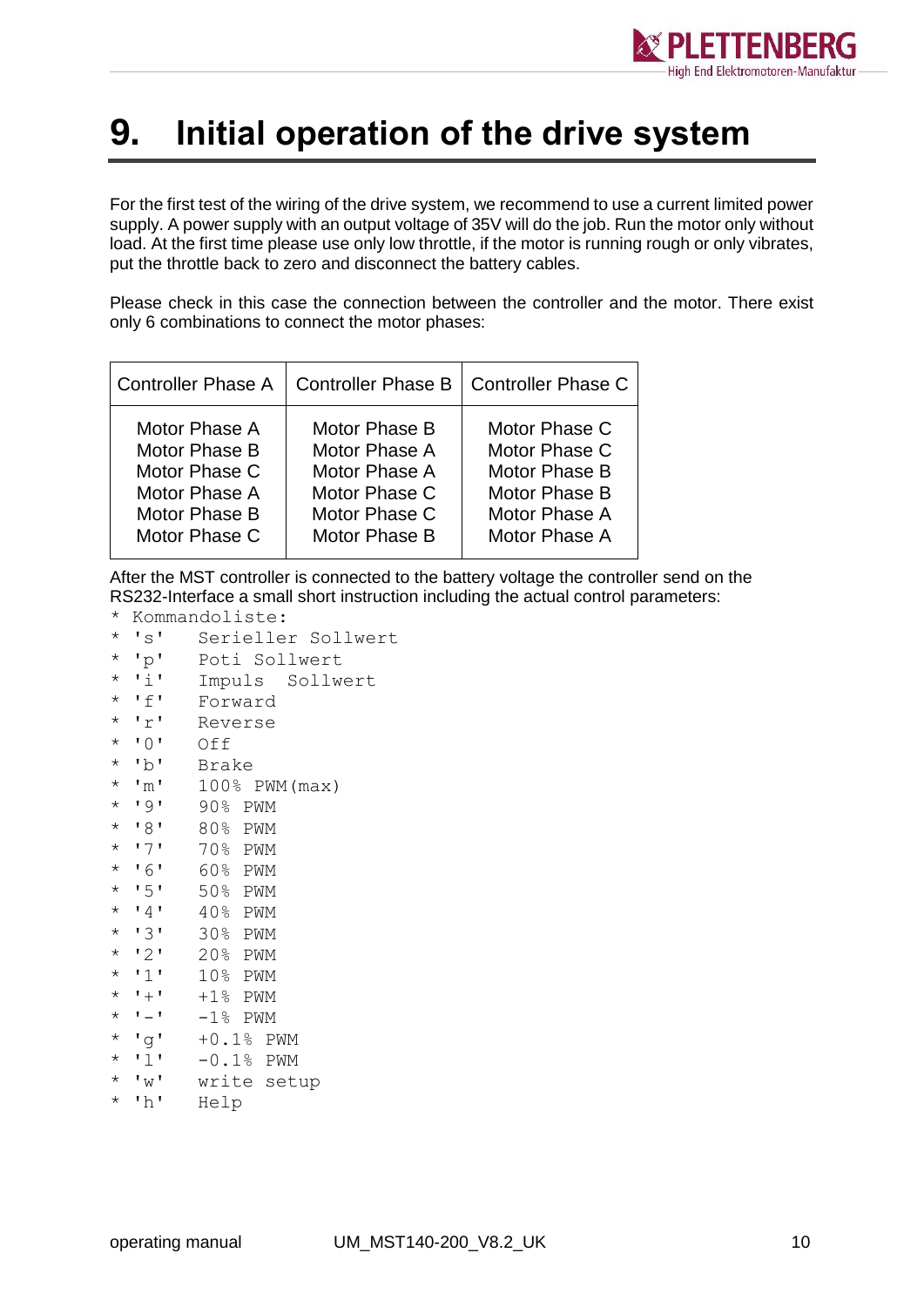

```
MST140-200
Input = Analog
AnalogStop/Start/Full/BrakeMax = 500mV/ 549mV/4499mV/4499mV
ImpulsStop/Start/Full = 1150µs/1200µs/1900µs
Throttle Expo For+Rev = 0%
For. Throttle Inc/Dec = 328 / 328
For. Throttle Max/Min = 100\% / 3\%Rev. Throttle Inc/Dec = 66 / 328
Rev. Throttle Max/Min = 100\% / 3\%Brake Inc/Dec = 66 / 328
Brake Max/Min = 100\frac{8}{7} 5%
Voltage Max/Min = 140.0V/ 30.0V
Phase/BatteryAmp Max = 220.0A/220.0A
Temp Max Motor/Power = 100^{\circ}C / 110^{\circ}C
Motor RPM Limit = 240000
Motor Polepairs = 1
```
#### <span id="page-10-0"></span>**10. LED indicator functions**

| LED continuous light   | : No error                                          |
|------------------------|-----------------------------------------------------|
| LED 1x Blinking        | : Error 0x0001 under voltage                        |
| LED 2x Blinking        | : Error 0x0002 over voltage                         |
| LED 3x Blinking        | : Error 0x0004 over current                         |
| LED 4x Blinking        | : Error 0x0008 over temperature controller          |
| LED 5x Blinking        | : Error 0x0010 over temperature motor               |
| LED 6x Blinking        | : Error 0x0020 Motor blocked                        |
| <b>LED 7x Blinking</b> | : Error 0x0040 Sensor error                         |
| LED 9x Blinking        | : Error 0x0100 Error Analog input(voltage too high) |
| LED 10x Blinking       | : Error 0x0200 Error Impulse width                  |

If more than one Error has happened the Error codes are added. For example if Error 0x0040 Sensor error and Error 0x0010 over temperature motor happen the controller shows Error 0x0050.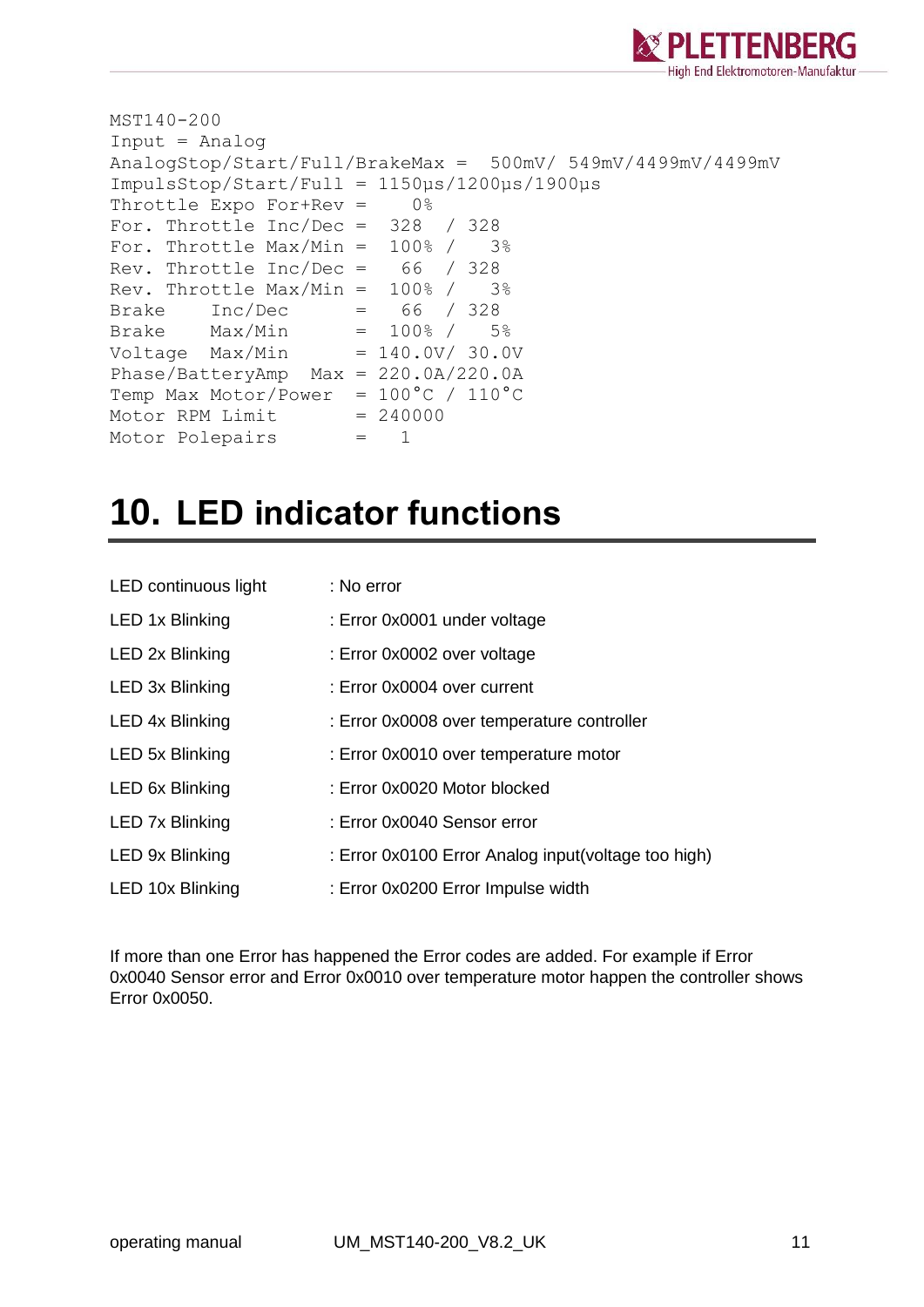

## <span id="page-11-0"></span>**11. Standard Setup Values**

| Input                   | $=$ Analog                                                 |  |  |
|-------------------------|------------------------------------------------------------|--|--|
|                         | AnalogStop/Start/Full/BrakeMax = 500mV/549mV/4499mV/4499mV |  |  |
| Impuls Stop/Start/Full  | $= 1150 \mu s / 1200 \mu s / 1900 \mu s$                   |  |  |
| Throttle Expo For+Rev   | $= 0\%$                                                    |  |  |
| For. Throttle Inc/Dec   | $= 328 / 328$                                              |  |  |
| For. Throttle Max/Min   | $= 100\% / 3\%$                                            |  |  |
| Rev. Throttle Inc/Dec   | $= 66 / 328$                                               |  |  |
| Rev. Throttle Max/Min   | $= 100\% / 3\%$                                            |  |  |
| <b>Brake</b><br>Inc/Dec | $= 66 / 328$                                               |  |  |
| Max/Min<br>Brake        | $= 100\% / 5\%$                                            |  |  |
| Voltage Max/Min         | $= 140.0 V / 30.0 V$                                       |  |  |
| Phase/BatteryAmp Max    | $= 220.0A/220.0A$                                          |  |  |
| Temp Max Motor/Power    | $= 100^{\circ}C / 70^{\circ}C$                             |  |  |
| <b>Motor RPM Limit</b>  | $= 240000$                                                 |  |  |
| <b>Motor Polepairs</b>  | $=$ 1                                                      |  |  |

### <span id="page-11-1"></span>**12. RS232-Interface-Parameters**

115kbaud 8 Datenbits, no parity, 1 Stopbit.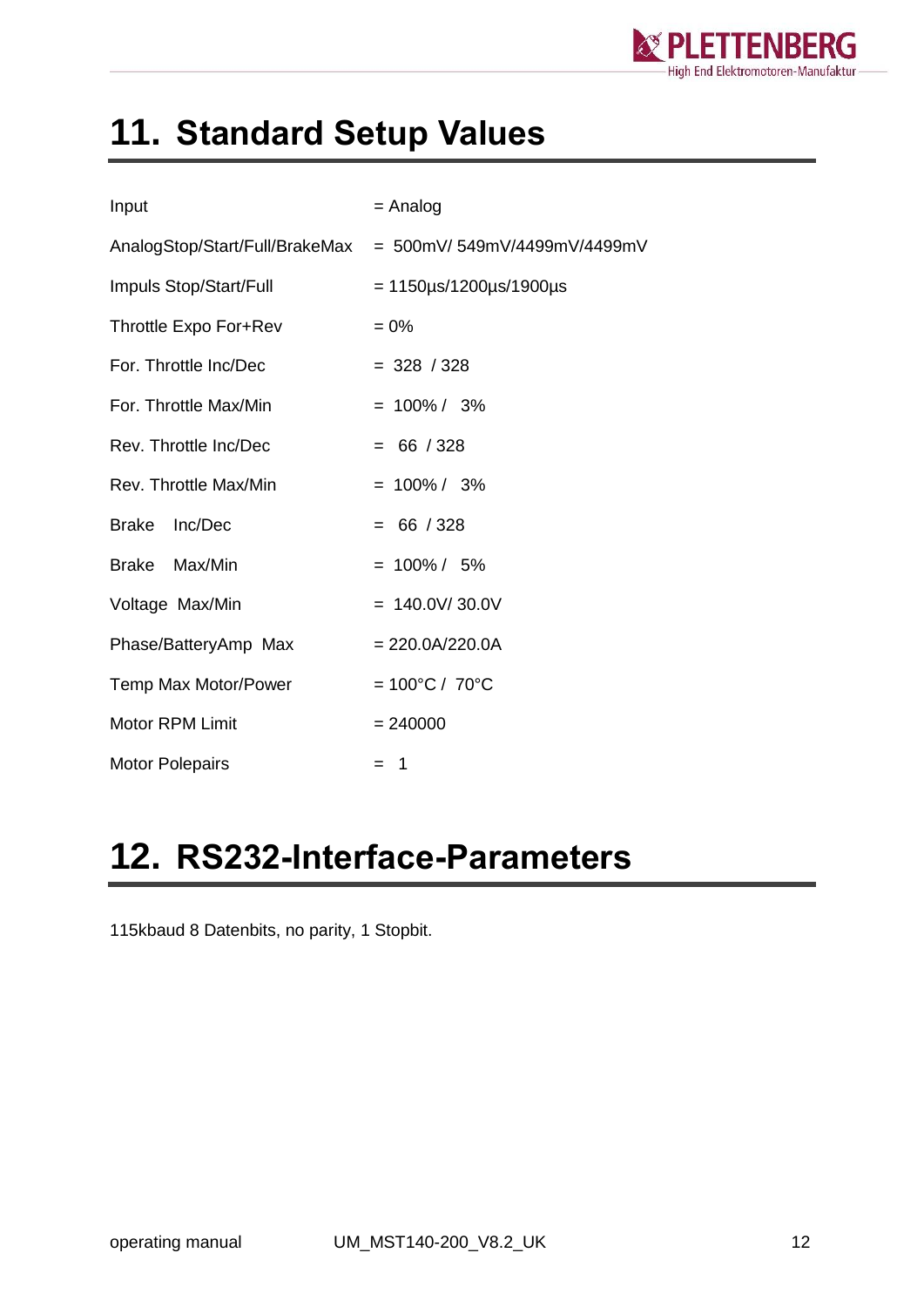

### <span id="page-12-0"></span>**13. RS232-Interface-Protocol-Description**

Data on the RS232 interface in analog mode:

T=3.649V, a=0.000V, PWM= 787, U= 34.9V, I= 3.7A, RPM=  $1482$ , con=  $28^{\circ}$ C, mot=  $26^{\circ}$ C T=4.964V, a=0.000V, PWM=1000, U= 35.0V, I= 4.0A, RPM=  $1896$ , con=  $28^{\circ}$ C, mot=  $26^{\circ}$ C ..T" means Throttle input, the big letter shows that it is active.

"a" means Aux input (Brake), the small letter shows that the brake is inactive at the moment as the throttle input has priority over the brake input.

"U" is the Input voltage

"I" is the Phase current (no average function and no synchronization with the commutation)

"RPM" is the motor speed in rpm

"con" is the controller temperature (power stage)

..mot" is the motor temperature

If the brake is active the "a" change to "A" and the "T" changes to "t":

t=0.000V, A=2.501V, PWM= 500, U= 35.0V, I= 0.0A, RPM= 0, con=  $28^{\circ}$ C, mot=  $26^{\circ}$ C

The Data on the RS232 interface in serial mode:

S=3.649V,a=0.000V,PWM= 787,U= 34.9V,I= 3.7A,RPM= 1482,con= 28°C,mot= 26°C

..S" shows that the serial control mode is active.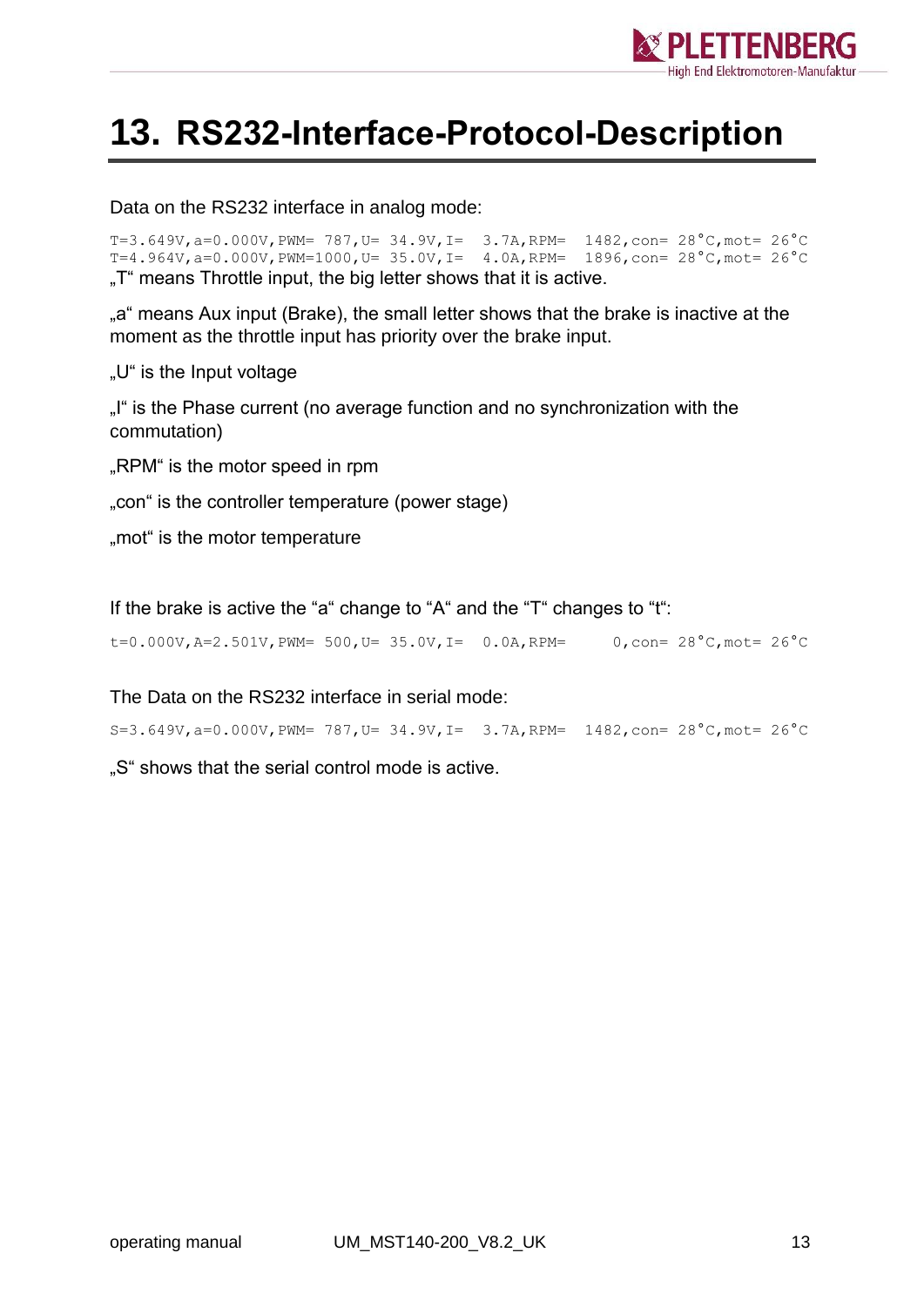

### <span id="page-13-0"></span>**14. RS232-Interface-Commands**

#### <span id="page-13-1"></span>**1 Byte Commands**

- "s": switch to serial RS232 Input(lost after power down)
- "p": switch to analog input(Poti, lost after power down)
- "i" : switch to impulse input(compatible with model radio control, lost after power down)
- "f": forward
- "r": reverse
- "0": Motor off
- "b": Brake
- "m": 100% PWM(maximum)
- "9": 90% PWM
- "8": 80% PWM
- "7": 70% PWM
- "6": 60% PWM
- "5": 50% PWM
- "4": 40% PWM
- "3": 30% PWM
- "2": 20% PWM
- "1": 10% PWM
- "+": +1% PWM
- "-": -1% PWM
- "g": +0,1% PWM(V2 or higher)
- "l": -0,1% PWM(V2 or higher)
- "t" : activate 2s Timeout at the serial Interface(V2 or higher)
- "h": help
- "a": switch to adjust Mode
- "e": exit adjust Mode

#### <span id="page-13-2"></span>**2 Byte Commands (only in Adjust Mode)**

- "sd": set default
- "sp": show parameter
- "wp": write parms
- "se": show the last 8 errors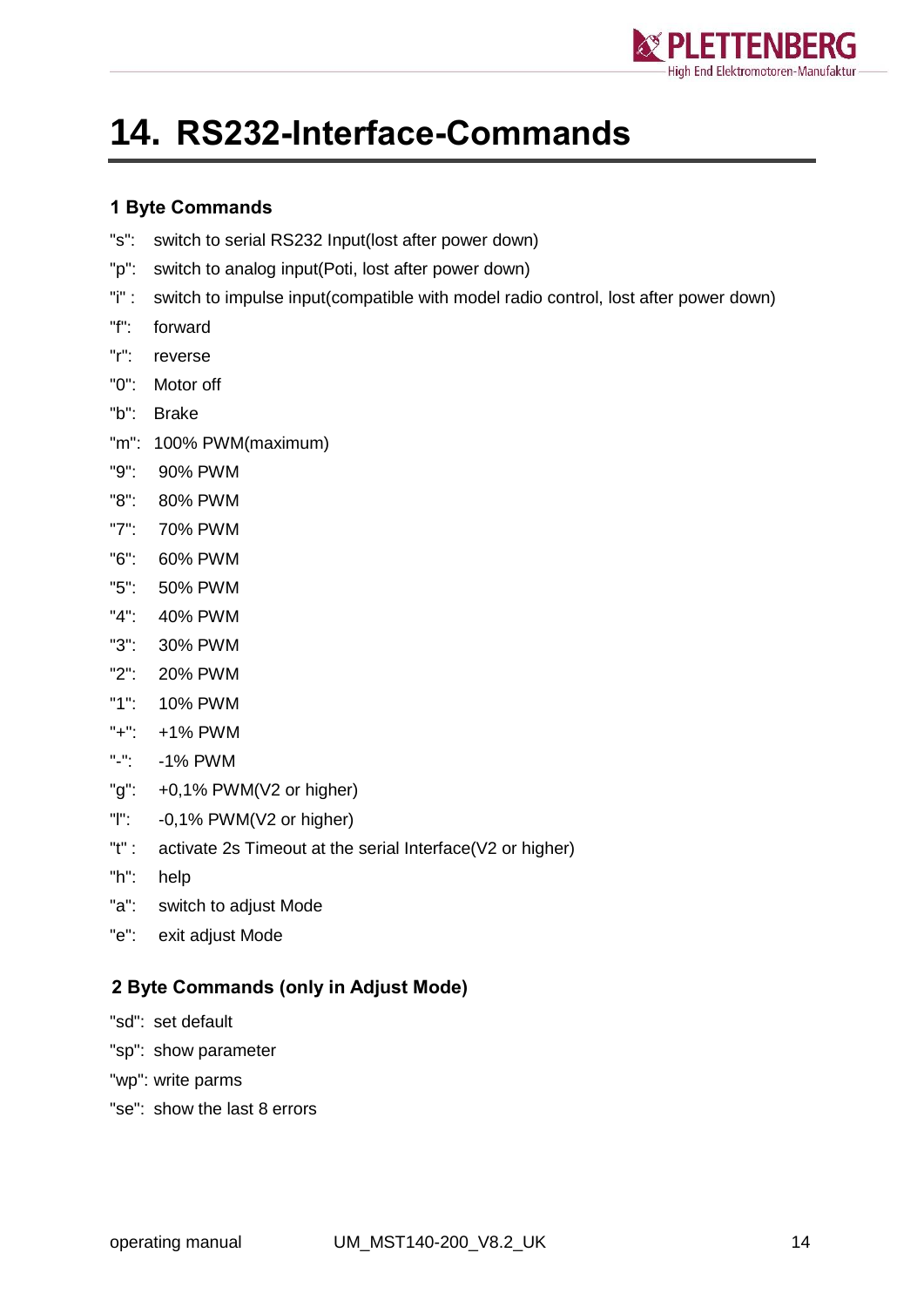

#### <span id="page-14-0"></span>**5 Byte Commands (only in Adjust Mode)**

| $"rp"$ :    | RPM limit[1000RPM] "rp009" = 9000U/min, "rp100" = 100000U/min                        |
|-------------|--------------------------------------------------------------------------------------|
| $"$ c $"$ : | current limit[A] " $cl100" = 100A$                                                   |
| "il":       | input current limit[A] " $c1100$ " = 100A(V5 or higher)                              |
| "uv":       | under voltage [V] "uv020" = $20V$                                                    |
| "ov":       | over voltage[V] " $ov100$ " = 100V                                                   |
| "mt":       | motor temperature limit $[°C]$ "mt100" = 100 $°C$ (V3 or higher)                     |
| "ct":       | controller temperature limit $[^{\circ}C]$ "ct080" = 80 $^{\circ}C$ (V3 or higher)   |
| "te":       | throttle expo curve in % "te000" = linear "te100" = 100% expo( $\sqrt{8}$ or higher) |
| "ti":       | throttle increase forward "ti001" = +1count/ms "ti010" = +10count/ms                 |
| "td":       | throttle decrease forward "td001" = -1 count/ms "td010" = -10 count/ms               |
| "tl":       | throttle limit forward in % "tl100" = 100% "tl050" = 50%                             |
| $"tm"$ :    | throttle minimum forward in % "tm010" = $10\%$ "tm050" = $50\%$                      |
| $"$ ri":    | reverse throttle increase "ri001" = $+1$ count/ms "ri010" = $+10$ count/ms           |
| $"rd"$ :    | reverse throttle decrease "rd001" = $-1$ count/ms "rd010" = $-10$ count/ms           |
| $"r"$ :     | reverse throttle limit in % "rl100" = 100% "rl050" = 50%                             |
| $"rm$ :     | reverse throttle minimum in % " $rm 010" = 10\%$ " $rm 050" = 50\%$                  |
| "bi":       | brake increase "bi001" = $+1$ count/ms "bi010" = $+10$ count/ms                      |
| "bd":       | brake decrease "bd001" = $-1$ count/ms "bd010" = $-10$ count/ms                      |
| $"bl"$ :    | brake limit [%] "bl100" = 100% "bl050" = 50%                                         |
| " $bm$ ":   | brake minimum [ $\%$ ] "bm010" = 10% "bm050" = 50%                                   |
| "af":       | analog input full throttle voltage "af450" = $4.50V$                                 |
| "ah":       | analog input halt motor voltage "ah050" = $0.50V$                                    |
| "as":       | analog input start motor voltage "as060" = $0.60V$                                   |
| "ab":       | analog input full brake voltage "ab500" = $5.00V(V5$ or higher)                      |
| $"$ if":    | impulse input full throttle "if $200" = 2.0$ ms                                      |
| $"ih"$ :    | impulse input halt motor "ih100" = $1.0$ ms                                          |
| "is":       | impulse input start motor "is110" = $1.1$ ms                                         |

- "pp": motor pole pairs count "pp001" = 2-Poles
- "ot": output time RS232 [ms] "ot200" = 200ms ( minimum 7ms) (V4 or higher)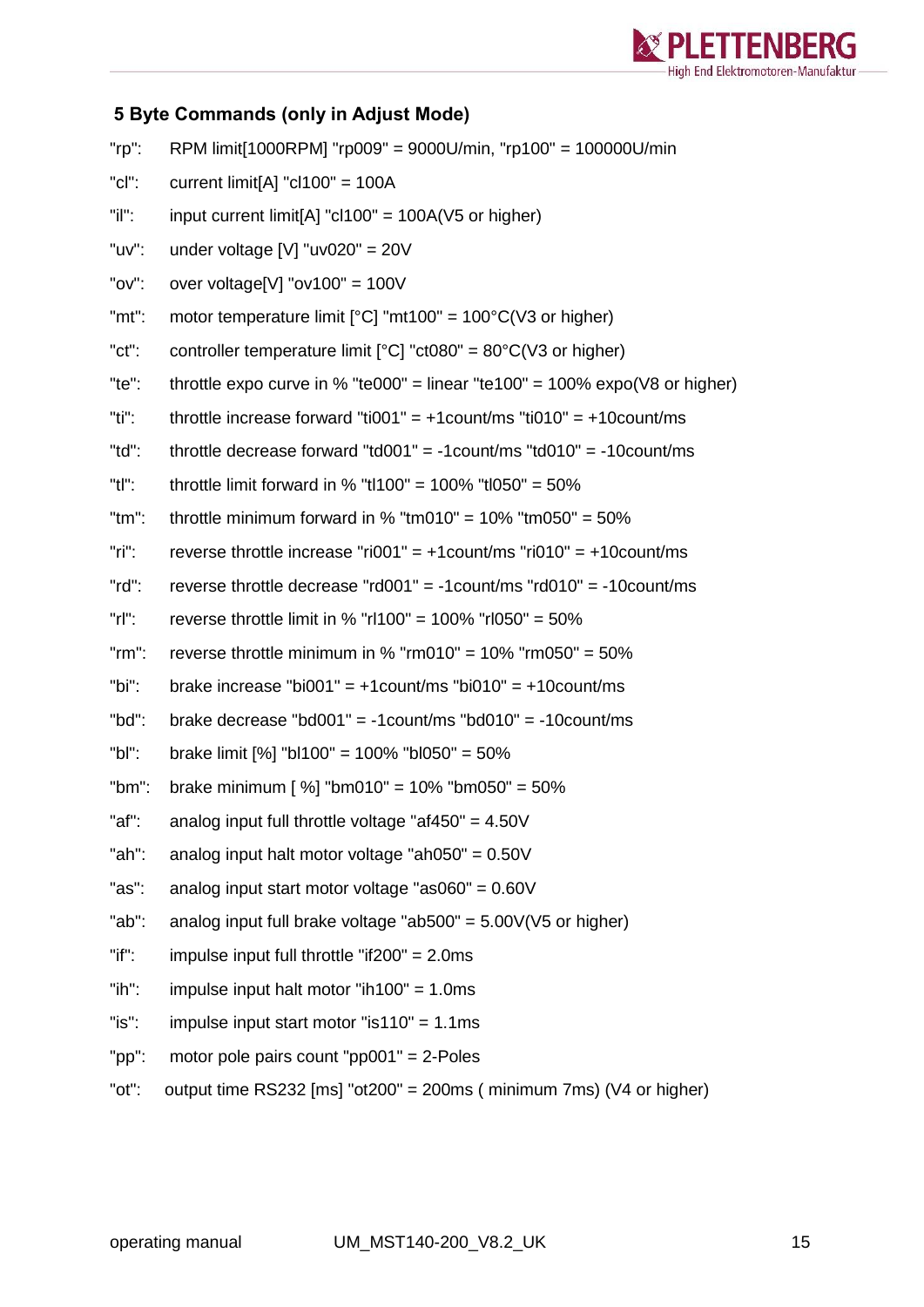

#### <span id="page-15-0"></span>**RS232 Command examples**

1. CR/LF is not necessary

2. After connecting the supply voltage to the MST140-200 controller the analog input is active by default. If you want to use the serial control input, you have to send "s" after the initialization of the controller.

Examples:

If you want to run the motor forward with 10% throttle PWM you send "1f".

If you want to increase the throttle PWM to 33% you send  $.3+++$ ".

If you want to increase to maximum throttle you send ..m.

If you want to switch off the motor current you send a  $.0^{\circ}$ .

If you want to brake with 10% brake PWM you send a "1b".

If you want to increase the brake PWM to  $33\%$  you send  $.3***$ .

If you want to run the motor with  $8\%$  throttle PWM you send  $.1 - r$ .

If you want to change a parameter you have to switch the MST into the adjust mode by sending an "a". That is only possible if the motor does not run.

For example if you want to change the pole pair count to 10 pole pairs(20 pole motor) that the MST sending the shaft speed instead of the electrical speed on the RS232 interface send an "a" for adjust mode, after that you send "pp010" for 10 pole pairs and "e" for exit adjust mode. If you want to store the changed parameter, you have to leave the adjust mode by sending a "wp" instead of the "e".

## <span id="page-15-1"></span>**15. Sensor Phase Mapping**

|                     | Step1 | Step2 | Step3 | Step4 | Step5                    | Step6 | Error1 | Error <sub>2</sub> |
|---------------------|-------|-------|-------|-------|--------------------------|-------|--------|--------------------|
| Phase $A(U)$        | ┿     |       |       |       |                          |       |        |                    |
| Phase $B(V)$        |       |       | ┿     |       | $\overline{\phantom{0}}$ |       |        |                    |
| Phase C(W)          |       |       |       |       |                          |       |        |                    |
| Sensor A            |       |       |       |       |                          |       |        |                    |
| Sensor B            |       |       |       |       |                          |       |        |                    |
| Sensor <sub>C</sub> |       |       |       |       |                          |       |        |                    |

#### <span id="page-15-2"></span>**Commutation Sequence Forward**

#### <span id="page-15-3"></span>**Commutation Sequence Reverse**

|              | Step1 | Step2 | Step3 | Step4 | Step5 | Step6 | Error1 | Error <sub>2</sub> |
|--------------|-------|-------|-------|-------|-------|-------|--------|--------------------|
| Phase $A(U)$ |       |       |       |       |       |       |        |                    |
| Phase $B(V)$ |       |       |       |       |       |       |        |                    |
| Phase C(W)   |       |       |       |       |       |       |        |                    |
| Sensor A     |       |       |       |       |       |       |        |                    |
| Sensor B     |       |       |       |       |       |       |        |                    |
| Sensor C     |       |       |       |       |       |       |        |                    |

Z: high impedance, +:Plus, -:Minus, 1:>3V, 0:<2V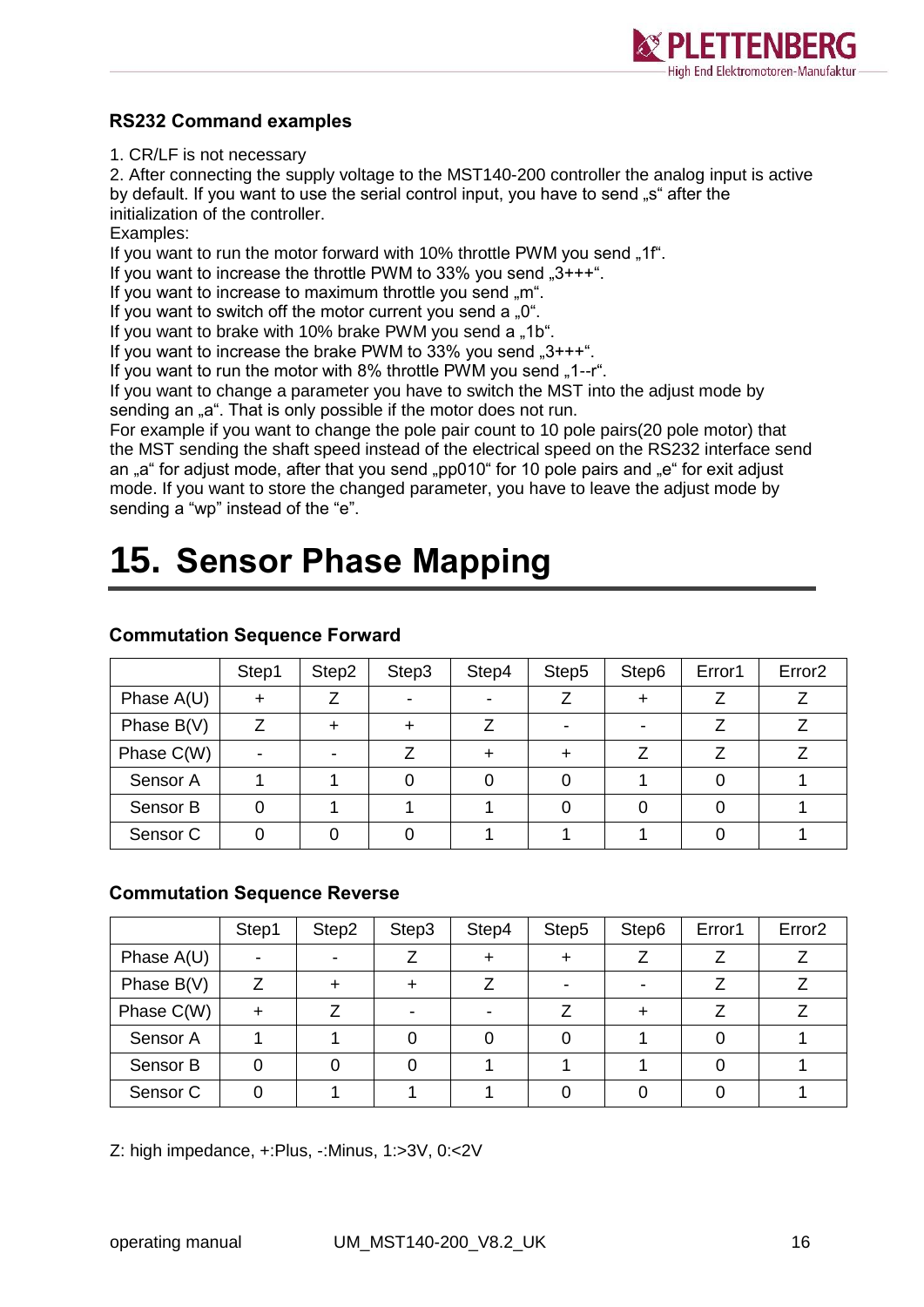

## <span id="page-16-0"></span>**16. Rechtliches**

Es wird keine Haftung übernommen für Sach- und Vermögensschäden, sowie Sach- und Vermögensfolgeschäden:

- durch unsachgemäße Handhabung.
- an sämtlichen Fluggeräten wie Ultraleichtflugzeugen, Drachen, Fallschirmen, Flugmodellen, Raketen, Drohnen, Hängegleitern und Gleitseglern oder deren Teilen, sowie Schäden durch Grounding von o.g. Fluggeräten .
- an fremden Luftfahrzeugen oder Luftfahrzeugteilen
- durch Anwendungen aller Art, die dem deutschen Kriegswaffengesetz unterliegen.

Generell ausgeschlossen sind Vermögens- und Vermögensfolgeschäden.

Die Steuerung wurde nicht den für Flugzeugen vorgeschriebenen Sicherheits- und Dauertests unterzogen. Es wird keinerlei Haftung übernommen für Personen- bzw. Sachschäden, Sachfolge- und Vermögensschäden, sowie Vermögensfolgeschäden beim und durch den Betrieb in manntragenden Fluggeräten!

Im Zweifel holen Sie bitte eine schriftliche Zustimmung für den Betrieb in Ihrer speziellen Anwendung ein.

Grundsätzlich gelten unsere Allgemeinen Geschäftsbedingungen.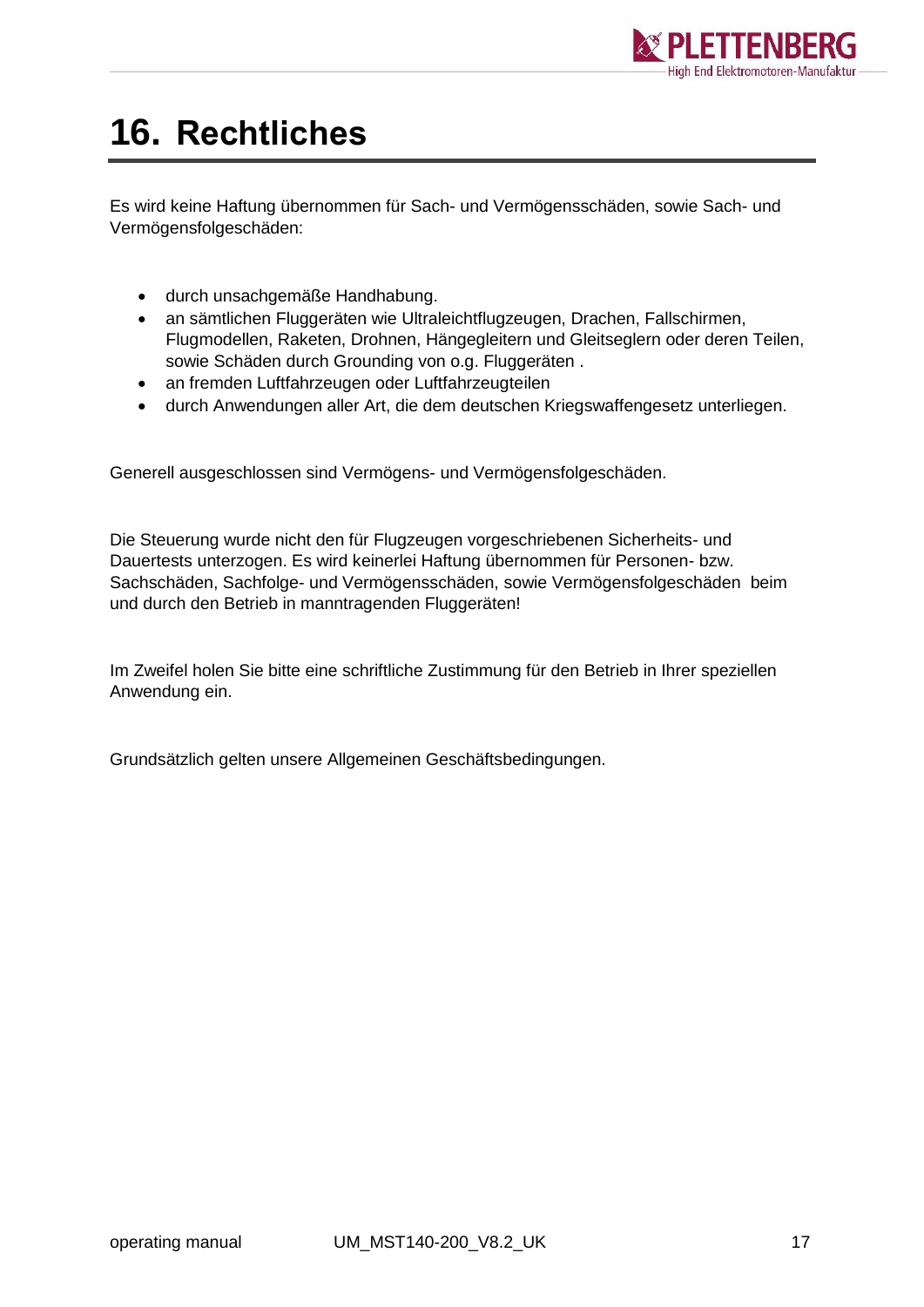

### <span id="page-17-0"></span>**17. Disposal**



A controller with exceeded service life is electronic scrap. E-scrap consists on the one hand of valuable materials which can be recovered as secondary raw materials and, on the other hand, it contains environmentally hazardous substances.

Information regarding optimum material recycling is available from commercial waste disposal companies.

### <span id="page-17-1"></span>**18. Service / Contact**

Should, despite proper handling and sufficient care, problems should still occur or the motor controller will be damaged, then please send the controller back to our address stating the problem, defect or damage.

#### **Plettenberg Elektromotoren GmbH & Co. KG** Rostocker Straße 30 34225 Baunatal – Großenritte Telefon: +49 (0) 56 01 / 97 96-0 Fax: +49 (0) 56 01 / 97 96-11 Internet: www.Plettenberg-Motoren.com E-Mail: [Info@Plettenberg-Motoren.com](mailto:Info@Plettenberg-Motoren.com)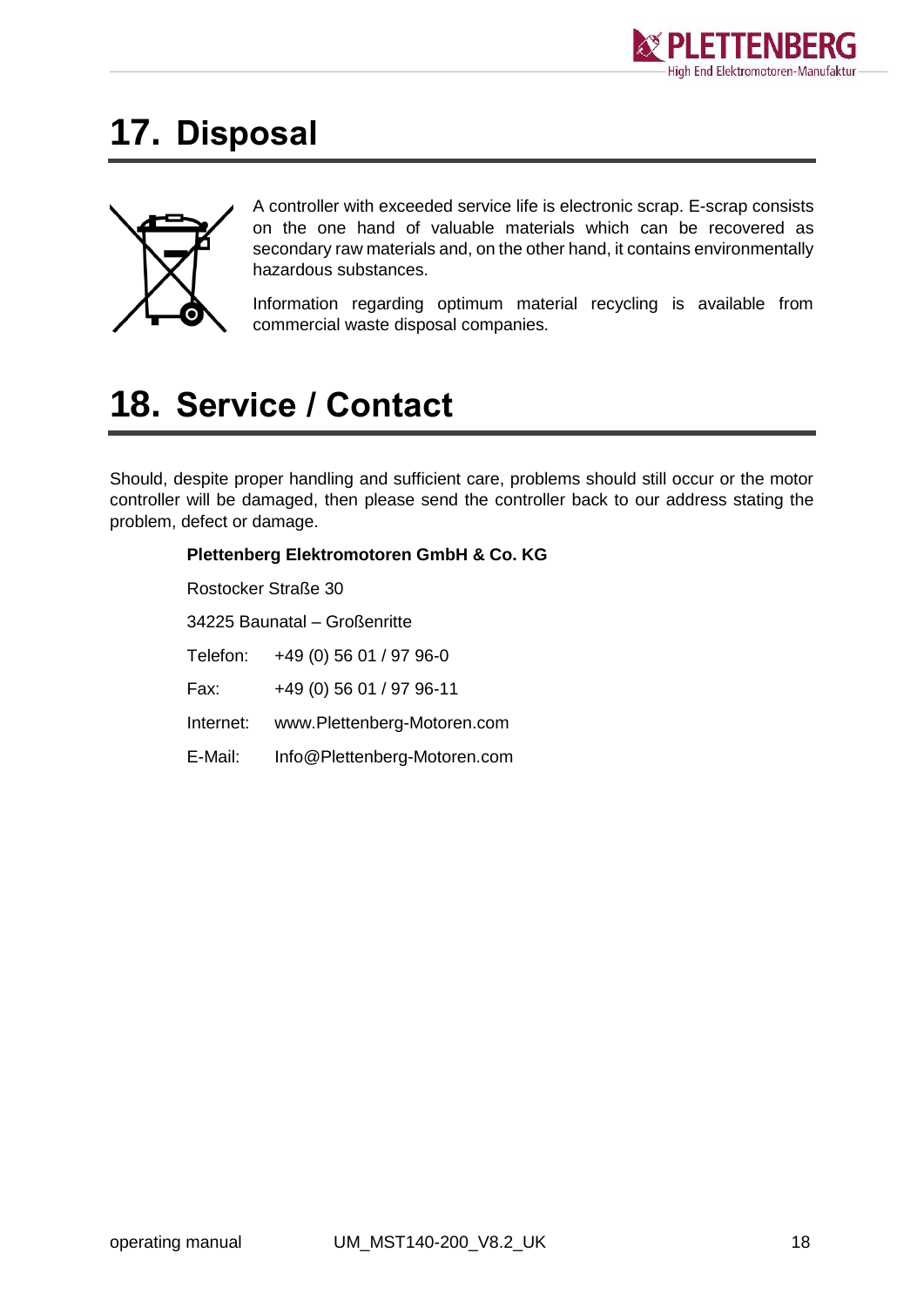

 $\epsilon$ 

## <span id="page-18-0"></span>**19. EU-Declaration of Conformity**

In the sense of the EU Directives

- **EMC Directive 2014/30/EU Appendix IV**
- **Low Voltage Directive 2014/35/EU Appendix IV**
- **RoHS Directive 2011/65/EU Appendix II**

#### **Plettenberg Elektromotoren GmbH & Co. KG**

Rostocker Straße 30 34225 Baunatal – Großenritte

hereby declares, as the manufacturer, that the articles and objects described below comply with the provisions of the relevant community harmonisation legislation referred to above.

| Gerätetyp  |             |  |  |  |  |
|------------|-------------|--|--|--|--|
| MST 60/80  | MST 80/350  |  |  |  |  |
| MST 60/130 | MST 140/200 |  |  |  |  |
| MST 60/260 | MST 400/133 |  |  |  |  |
| MST 60/290 | MST 400/200 |  |  |  |  |
| MST 80/240 |             |  |  |  |  |

| Interference emission    | <b>EMC Directive Article 6 Appendix I.1.a</b>                                                                                                                                                                                                                    |  |  |  |
|--------------------------|------------------------------------------------------------------------------------------------------------------------------------------------------------------------------------------------------------------------------------------------------------------|--|--|--|
| DIN EN 61000-6-3:2011-09 | Electromagnetic Compatibility (EMC)- Part 6-3:<br>Generic standards - Interference emission for residential areas,<br>business and commercial areas as well as small businesses<br>(IEC 61000-6-3:2006 + A1:2010); German Edition<br>EN 61000-6-3:2007 + A1:2011 |  |  |  |
| Interference immunity    | <b>EMC Directive Article 6 Appendix I.1.b</b>                                                                                                                                                                                                                    |  |  |  |
| DIN EN 61000-6-1:2007-10 | Electromagnetic Compatibility (EMC)- Part 6-1:<br>Generic standards - Immunity for residential environments,<br>business and commercial areas as well as small businesses<br>(IEC 61000-6-1:2005);                                                               |  |  |  |
| Device safety            |                                                                                                                                                                                                                                                                  |  |  |  |
| DIN EN 60335-1:2012-10   | Household and similar electrical appliances - Safety - Part 1:<br>General requirements<br>(IEC 60335-1:2010, modified);                                                                                                                                          |  |  |  |
| DIN EN ISO 12100:2010    | General principles for design - Risk assessment and risk mitigation<br>ISO 12100:2010 (): German Edition EN ISO 12100                                                                                                                                            |  |  |  |